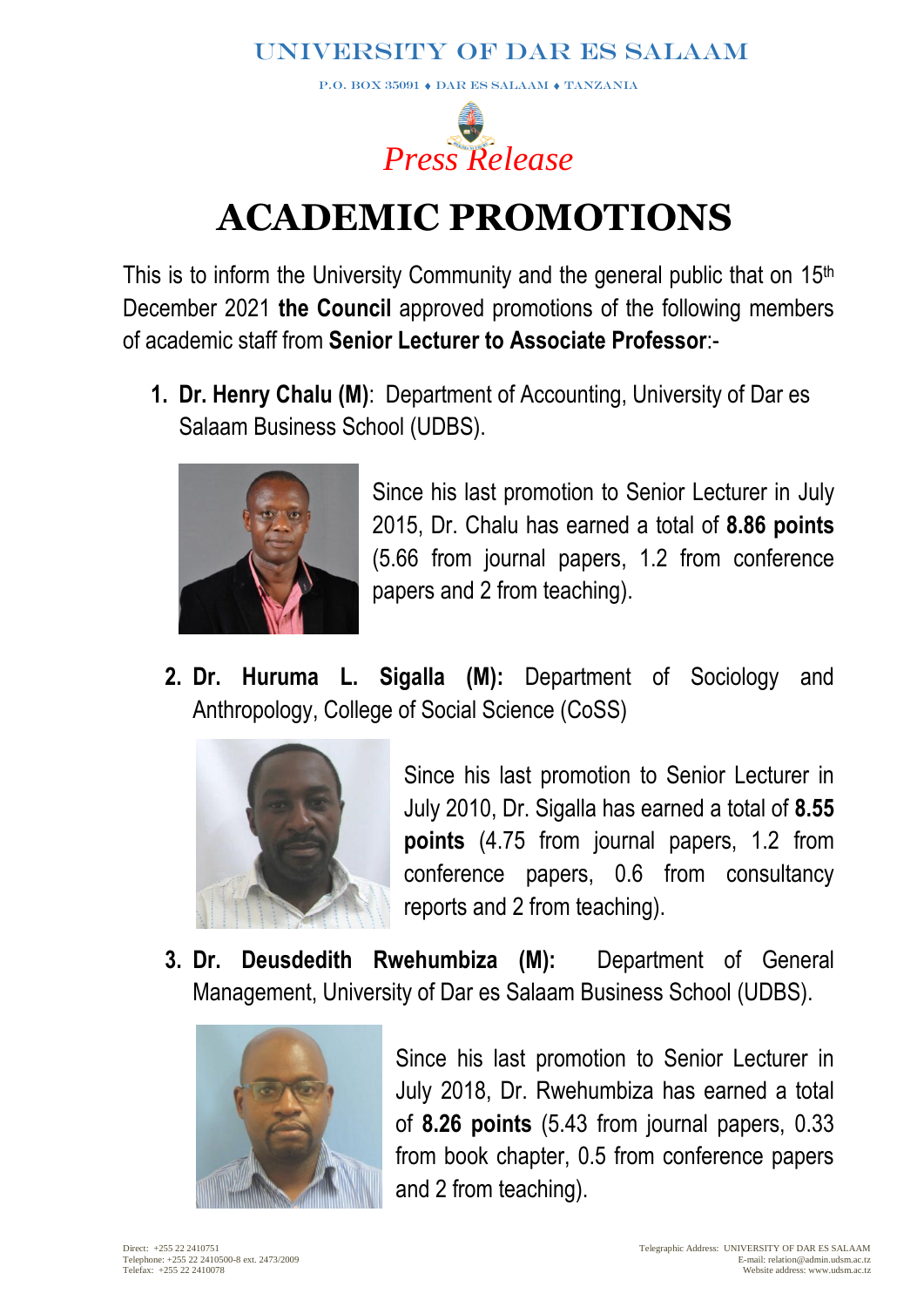**P.O. BOX 35091**  $\bullet$  **DAR ES SALAAM**  $\bullet$  **TANZANIA** 



**4. Dr. Daniel A. Shilla (M):** Department of Aquatic Science and Fisheries Technologies, School of Aquatic Science and Fisheries Technologies (SoAF).



Since his last promotion to Senior Lecturer in April 2014, Dr. Shilla has earned a total of **8.07 points** (5.82 from journal papers, 0.25 from conference papers and 2 from teaching).

The **Appointments Committee** has as well on 18th November, 2021 approved promotions of the following members of the academic staff from **Lecturer to Senior Lecturer**:-

- **1. Dr. Iddy R. Magoti (M):** Department of History, College of Humanities (CoHU). Since his last promotion to Lecturer in November 2017, Dr. Magoti has earned a total of **7.1 points** (4.5 from journal papers, 0.6 from conference papers and 2 from teaching).
- **2. Dr. Salvatory S. Nyanto (M):** Department of History, College of Humanities (CoHU). Since his last promotion to Lecturer in April 2018, Dr. Nyanto has earned a total of **9.65 points** (6 from journal papers, 0.9 from book chapters, 0.75 from a book and 2 from teaching).
- **3. Dr. Julius Taji (M):** Department of Foreign Languages and Linguistics, College of Humanities (CoHU). Since his last promotion to Lecturer in November 2017, Dr. Taji has earned a total of **5.45 points** (3.45 from journal papers and 2 from teaching).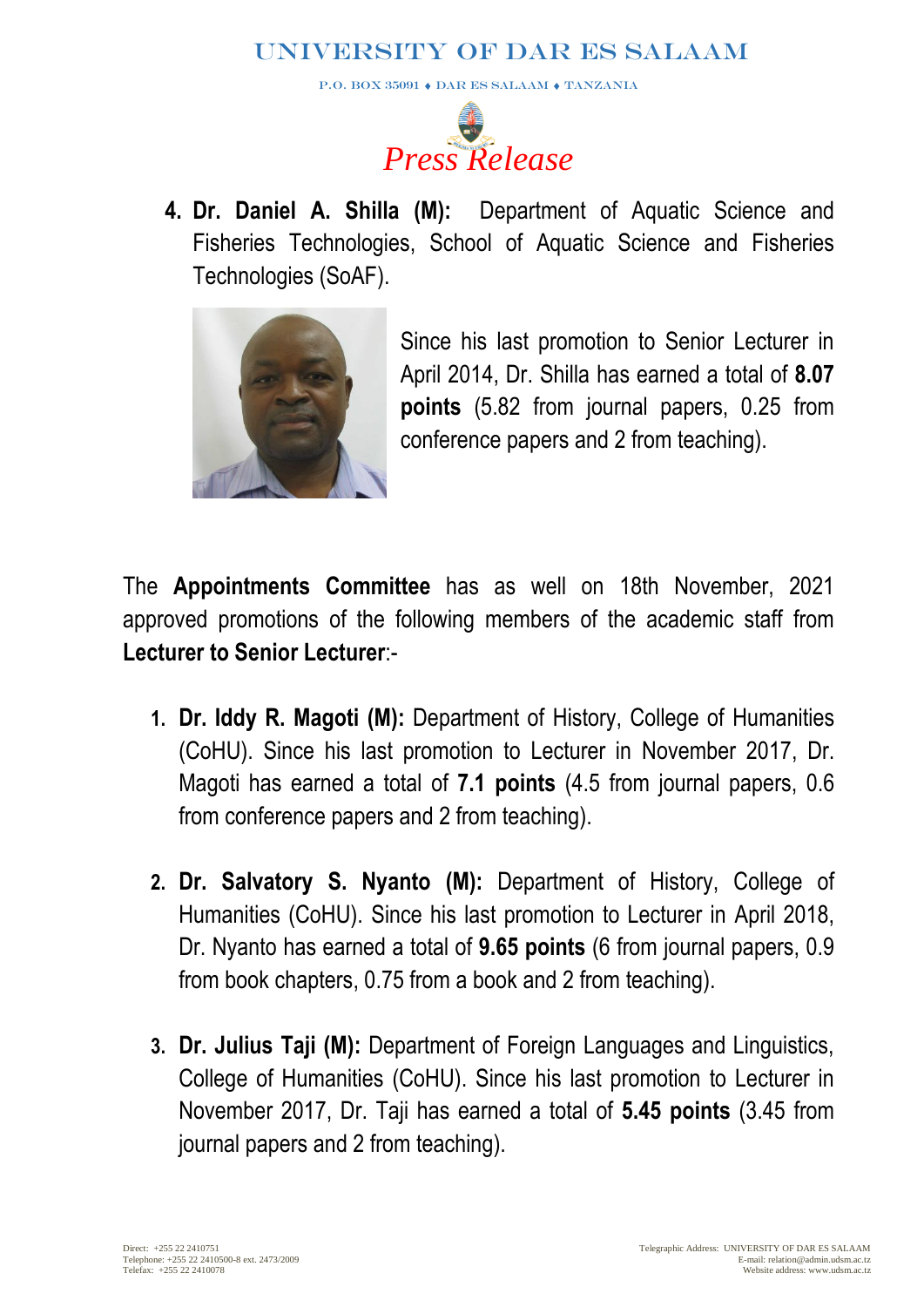P.O. BOX 35091  $\blacklozenge$  DAR ES SALAAM  $\blacklozenge$  TANZANIA



- **4. Dr. Gerald E. Kimambo (M):** Department of Foreign Languages and Linguistics, College of Humanities (CoHU). Since his last promotion to Lecturer in November 2016, Dr. Kimambo has earned a total of **5 points** (3 from journal papers and 2 from teaching).
- **5. Dr. Jasson John (M):** Department of Zoology, College of Natural and Applied Sciences (CoNAS). Since his last promotion to Lecturer in February 2013, Dr. John has earned a total of **6.73 points** (3.16 from journal papers, 0.9 from conference reports, 0.67 from a book and 2 from teaching).
- **6. Dr. Winifrida Kidima (F):** Department of Zoology, College of Natural and Applied Sciences (CoNAS). Since her last promotion to Lecturer in December 2013, Dr. Kidima has earned a total of **5.57 points** (3.57 from journal papers and 2 from teaching).
- **7. Dr. Fred Chibwana (M):** Department of Zoology, College of Natural and Applied Sciences (CoNAS). Since his last promotion to Lecturer in January 2015, Dr. Chibwana has earned a total of **5.71 points** (3.71 from journal papers and 2 from teaching).
- **8. Dr. Monica Ndoile (F):** Department of Chemistry, College of Natural and Applied Sciences (CoNAS). Since her last promotion to Lecturer in June 2012, Dr. Ndoile has earned a total of **5.0 points** (3.0 from journal papers and 2 from teaching).
- **9. Dr. Francis A. Mwasilu (M):** Department of Electrical Engineering College of Engineering and Technology (CoET). Since his last promotion to Lecturer in February 2016, Dr. Mwasilu has earned a total of **5.41 points** (3.16 from journal papers, 0.25 from conference papers and 2 from teaching).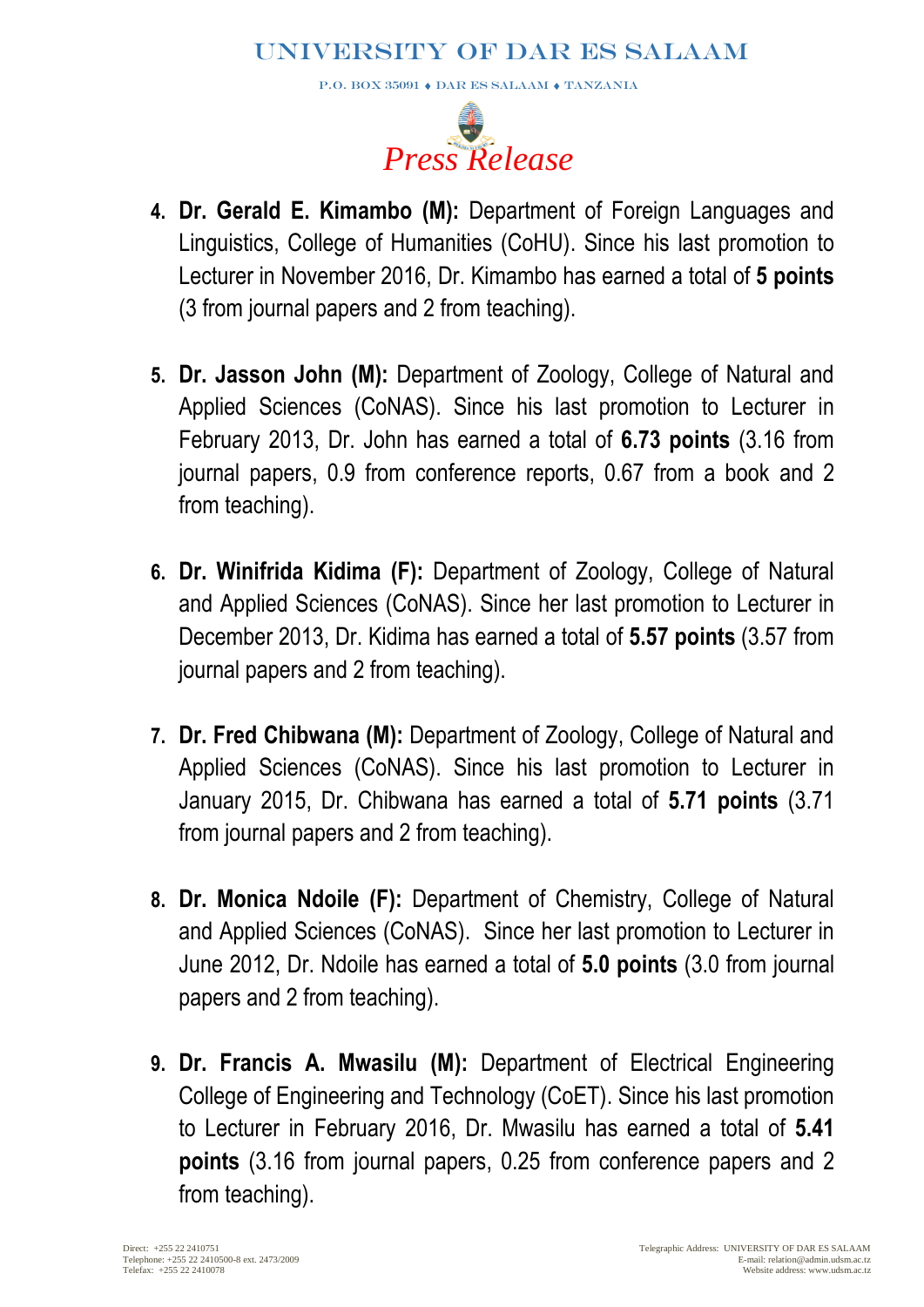P.O. BOX 35091  $\blacklozenge$  DAR ES SALAAM  $\blacklozenge$  TANZANIA



- **10.Dr. Ngesa E. Mushi (M):** Department of Mechanical and Industrial Engineering, College of Engineering and Technology (CoET). Since his last promotion to Lecturer in January 2015, Dr. Mushi has earned a total of **5.28 points** (2.48 from journal papers, 0.5 from conference papers, 0.3 from consultancy reports and 2 from teaching).
- **11.Dr. Thomas J. Ndaluka (M):** Department of Sociology and Anthropology, College of Social Science (CoSS). Since his last promotion to Lecturer in June 2012, Dr. Ndaluka has earned a total of **5.65 points** (2.75 from journal papers, 0.9 from book chapters and 2 from teaching).
- **12.Dr. Amina S. Msengwa (F):** Department of Statistics, College of Social Science (CoSS). Since her last promotion to Lecturer in November 2010, Dr. Msengwa has earned a total of **5.37 points** (3.37 from journal papers and 2 from teaching).
- **13.Dr. Ellen Kalinga (F):** Department of Computer Science, College of Information and Communication Technologies (CoICT). Since her last promotion to Lecturer in April 2011, Dr. Kalinga has earned a total of **6.06 points** (3.16 from journal papers, 0.9 from conference papers and 2 from teaching).
- **14.Dr. Wilhem Ngasamiaku (M):** Department of Economics, School of Economics (UDSoE). Since his last promotion to Lecturer in November 2015, Dr. Ngasamiaku has earned a total of **5.0 points** (2.5 from journal papers, 0.5 from a book chapter and 2 from teaching).
- **15.Dr. Martin J. Chegere (M):** Department of Applied Economics, School of Economics (UDSoE). Since his last promotion to Lecturer in May 2017, Dr. Chegere has earned a total of **5.23 points** (2.33 from journal papers, 0.7 from book chapters and 2 from teaching).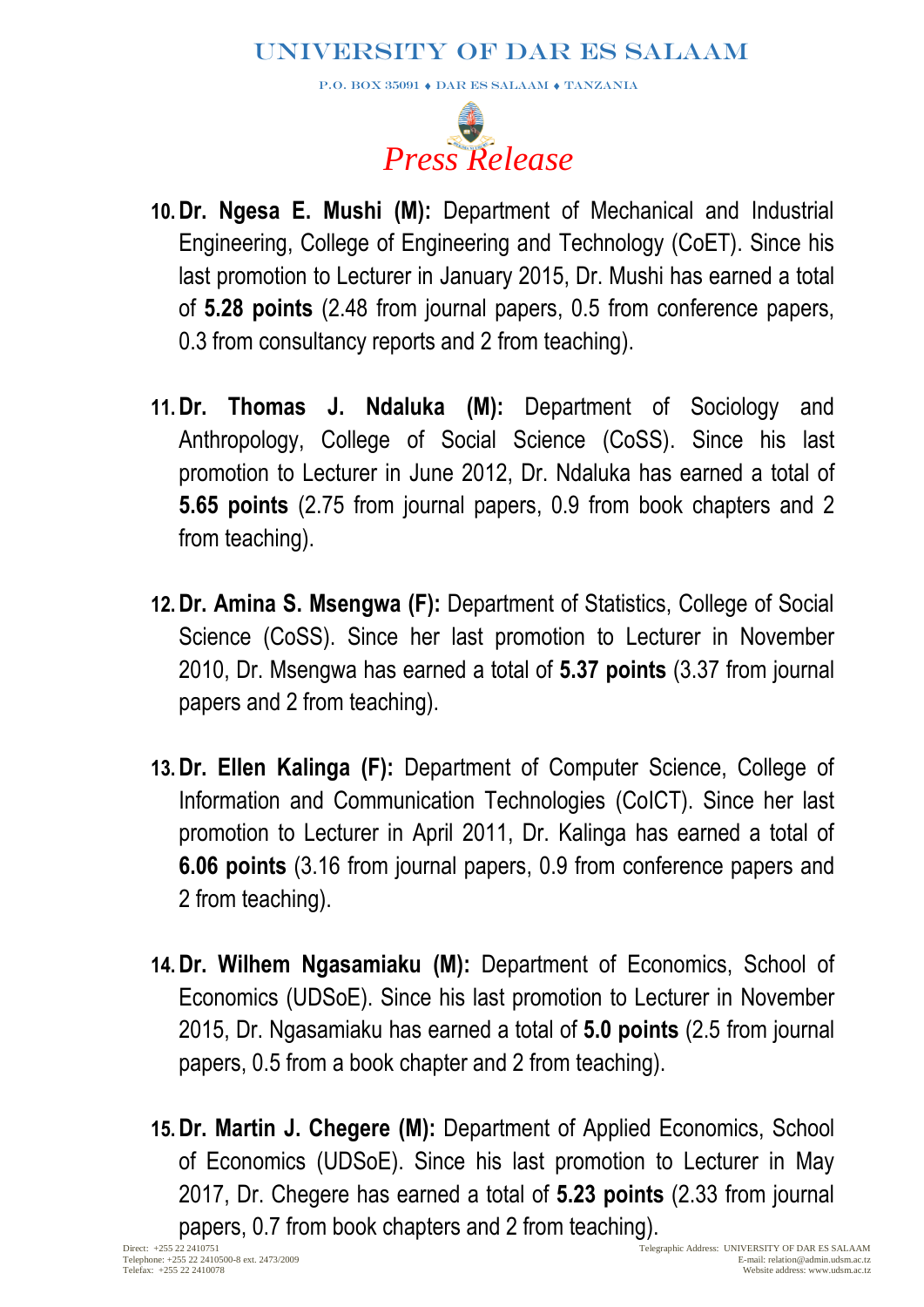P.O. BOX 35091  $\blacklozenge$  DAR ES SALAAM  $\blacklozenge$  TANZANIA



- **16.Dr. Stephen Kirama (M):** Department of Applied Economics, School of Economics (UDSoE). Since his last promotion to Lecturer in August 2014, Dr. Kirama has earned a total of **5.71 points** (2.81 from journal papers, 0.9 from book chapters and 2 from teaching).
- **17.Dr. Nkanileka L. Mgonda (M)**: Department of Educational Foundations, Management and Lifelong Learning, School of Education (SoED). Since his last promotion to Lecturer in March 2017, Dr. Mgonda has earned a total of **5.21 points** (3.21 from journal papers and 2 from teaching).
- **18.Dr. Sarah Kisanga (F):** Department of Educational Psychology and Curriculum Studies, School of Education (SoED). Since her last promotion to Lecturer in October 2017, Dr. Kisanga has earned a total of **5.0 points** (3 from journal papers and 2 from teaching)
- **19.Dr. Samwel M. Limbu (M):** Department of Aquaculture Technology. School of Aquatic Science and Fisheries Technologies (SoAF). Since his last promotion to Lecturer in April 2018, Dr. Limbu has earned a total of **5.50 points** (2.80 from journal papers, 0.7 from book chapters and 2 from teaching).
- **20.Dr. Abubakary J. Salama (M):** Department of Mining and Mineral Processing Engineering, School of Mines and Geosciences (SoMG). Since his last promotion to Lecturer in November 2014, Dr. Salama has earned a total of **5.28 points** (2.91 from journal papers, 0.37 from conference papers and 2 from teaching).
- **21.Dr. Daniel A. Shayo (M):** Department of Economic Law, School of Law (SoL). Since his last promotion to Lecturer in December 2016, Dr. Shayo has earned a total of **6.5 points** (4.5 from journal papers and 2 from teaching).